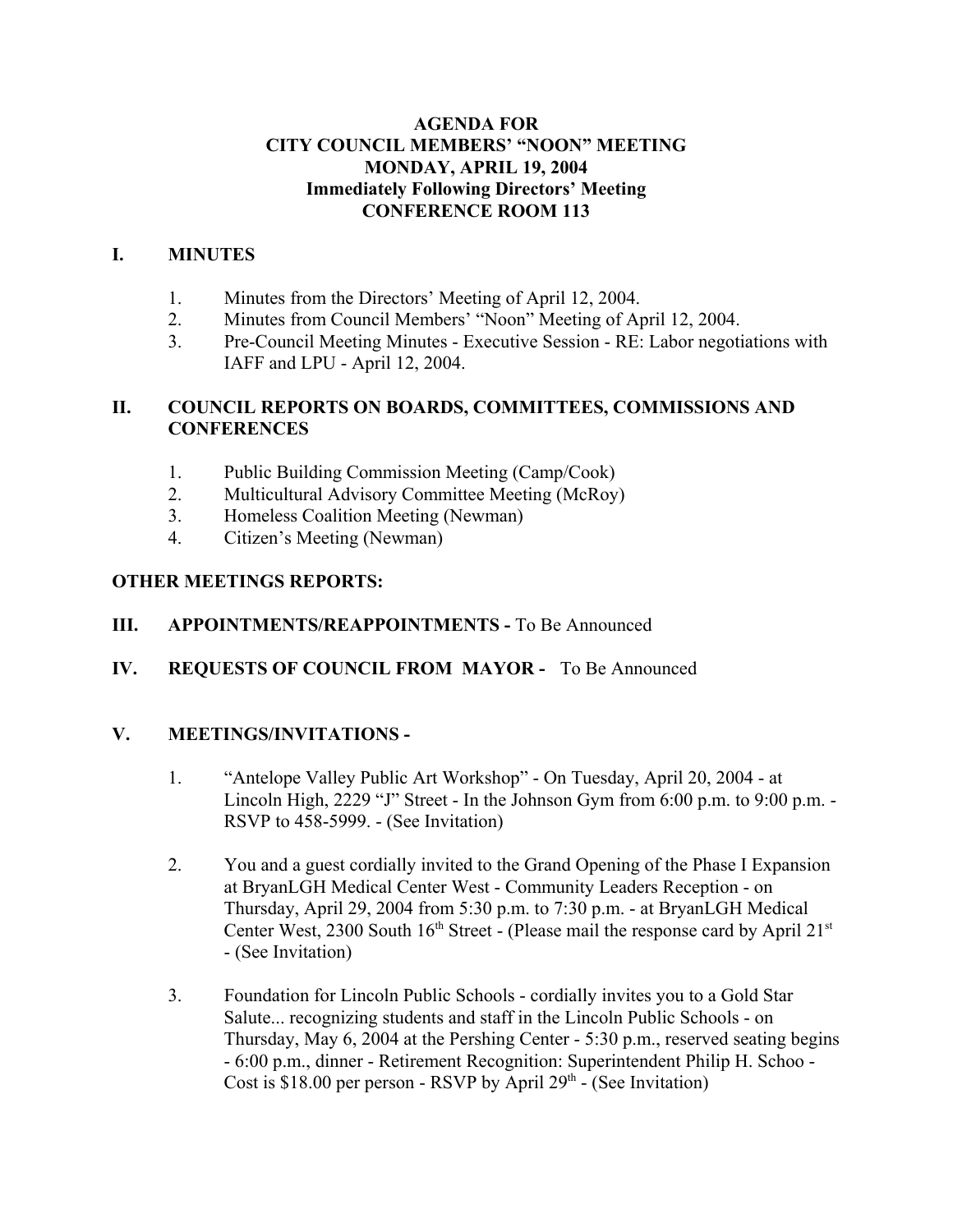4. Lincoln Council on Alcoholism and Drugs, Inc. - Back On Track's 1<sup>st</sup> Annual Moment of Serenity - will be gathering at the North steps of the Capitol at 11:00 a.m. on Saturday, April 24, 2004 - (Then we will adjourn to Antelope Park Shelter #2 for a free picnic) - (See Letter of Invitation)

## **VI. MISCELLANEOUS -**

- 1. Discussion on opening Council mail.
- 2. Discussion of the date in May for the election of new Chair and Vice-Chair.
- 3. Discussion on the Request of UNL students regarding the proposal of Covenant Marriage legislation (Jon Camp) (See Attachment)

## **VII. CITY COUNCIL MEMBERS**

## **VIII. ADJOURNMENT**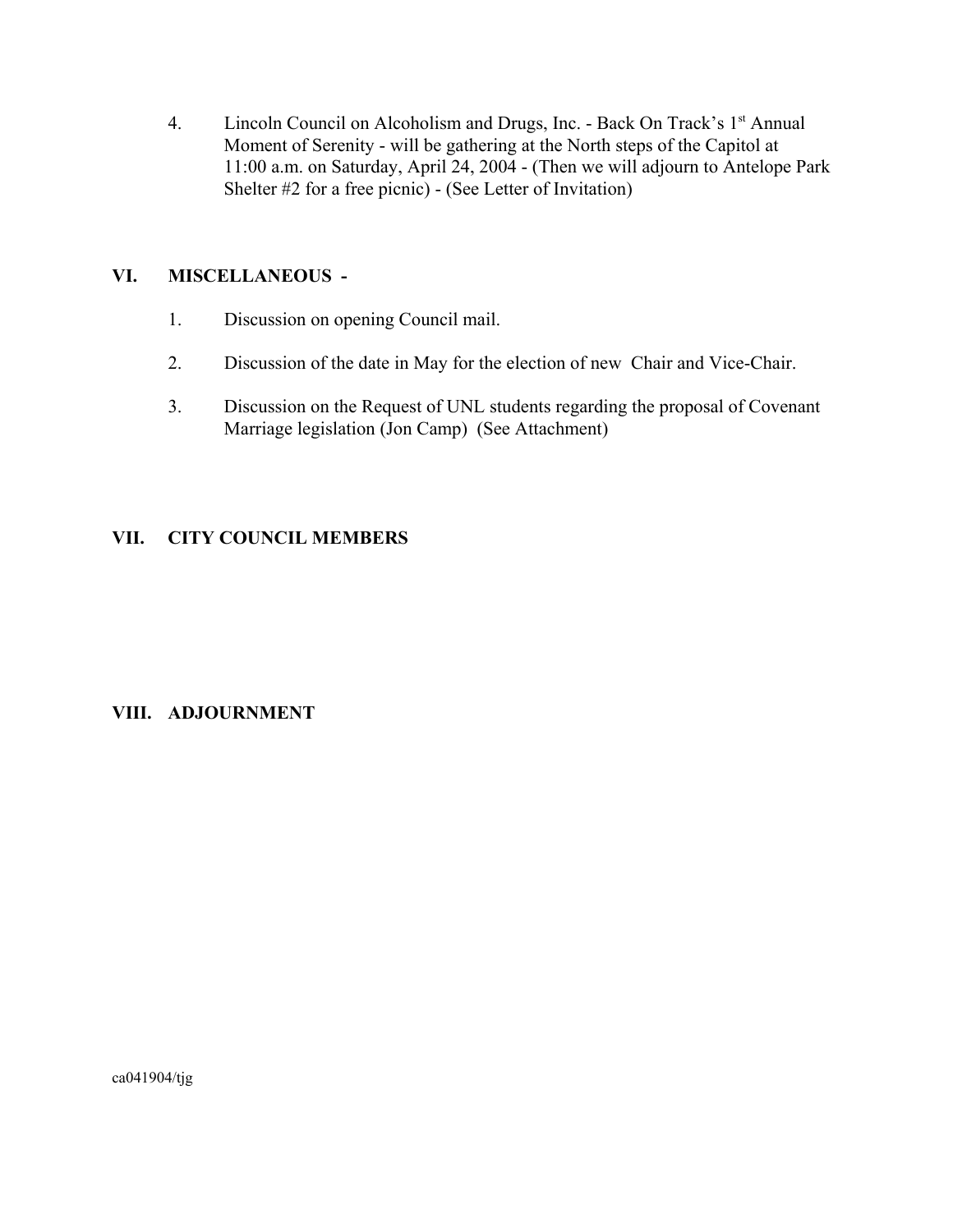# **A D D E N D U M AGENDA** *COUNCIL MEMBERS' MEETING* **MONDAY, APRIL 19, 2004**

## **COUNCIL REPORTS ON BOARDS, COMMITTEES, COMMISSIONS AND CONFERENCES - NONE**

## **MEETINGS/INVITATIONS -**

1. Mayor's Infrastructure Committee Meetings w/Council Members. All currently scheduled meetings have been cancelled. The Committee has determined that further changes to the report are necessary and would like to reschedule the meetings with Council Members at the following Date(s) and Times: (See e-mail) All of the newly scheduled meetings will be conducted by Jan Gauger and Dan Marvin here in C/C Building at a location to be determined (30-45 Min. ea mtg) DATE(S) for 1-3 Council Members at each meeting<br>APRIL  $28^{TH}$  (Wednesday) OR APRIL OR APRIL  $29^{TH}$ , 8:00 am Breakfast 3:30 pm 4:30 pm 5:30 pm The Mayor's Press Conference on the report will be held on Thursday, April  $29<sup>th</sup>$ after Council briefings.

#### **APPOINTMENT/REAPPOINTMENTS - NONE**

#### **MAYOR'S REQUEST TO COUNCIL - NONE**

**MISCELLANEOUS - NONE**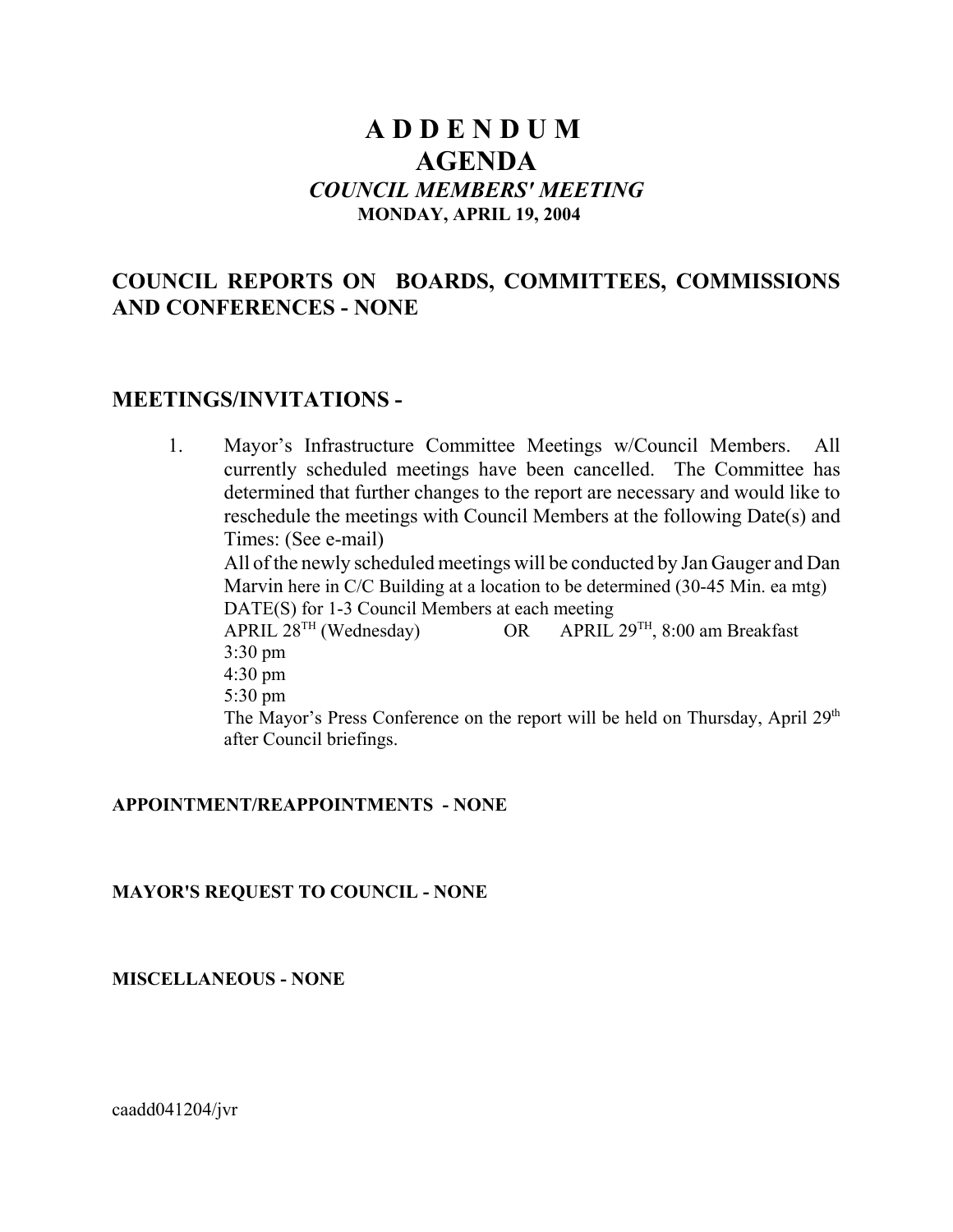## **MINUTES CITY COUNCIL MEMBERS' "NOON" MEETING MONDAY, APRIL 19, 2004** *CONFERENCE ROOM 113*

*Council Members Present:* Jon Camp, Chair; Terry Werner, Vice-Chair; Jonathan Cook, Glenn Friendt, Annette McRoy, Patte Newman, Ken Svoboda; ABSENT: None

*Others Present:* Mark Bowen, Mayor's Office; Dana Roper, City Attorney; Joan Ray, Council Secretary; Nate Jenkins, Lincoln *Journal Star* representative.

## **I MINUTES**

- 1. Minutes from the Directors' Meeting of April 12, 2004.
- 2. Minutes from Council Members' "Noon" Meeting of April 12, 2004.
- 3. Pre-Council Meeting Minutes Executive Session RE: Labor negotiations with IAFF and LPU - April 12, 2004.

Chair Camp requested a motion to approve the above-listed minutes. Ken Svoboda moved approval of the minutes, as presented, by acclamation. The motion was seconded by Terry Werner and carried by unanimous consensus of the Council Members.

## **II. COUNCIL REPORTS ON BOARDS, COMMITTEES, COMMISSIONS AND CONFERENCES -**

1. PUBLIC BUILDING COMMISSION (Camp/Cook) Mr. Cook reported that they had discussed parking. They had a request from a real, live Planning Commissioner about the parking and whether or not Planning Commissioners could, perhaps, use the restrooms in the Council/County Board offices.

Regarding the parking, a decision was made to reverse the previous decision, which had been, Mr. Cook thought, rather harsh. Now parking will be provided in the lower parking area for Planning Commissioners at all times. That decision will be reviewed later if there is a parking shortage. But, since they come on different days than County Board and City Council Members, in most cases, there should be no conflicts. If they're here individually for meetings (and they do attend a lot of meetings), it gives them a better opportunity for adequate parking. Having closer parking is certainly a benefit to them.

Regarding the use of restrooms, there was an issue, just as there has been with Council, about long public meetings and the public tending to "catch" them where they can.

The customized validation coupons - they're adding information to the tickets to indicate that it is only good for a limited amount of time. Right now, they expire at the end of each month, so someone could store a few up. There is currently nothing on the ticket indicating the exact date of expiration. There will also be lot signage with information on the validation tickets.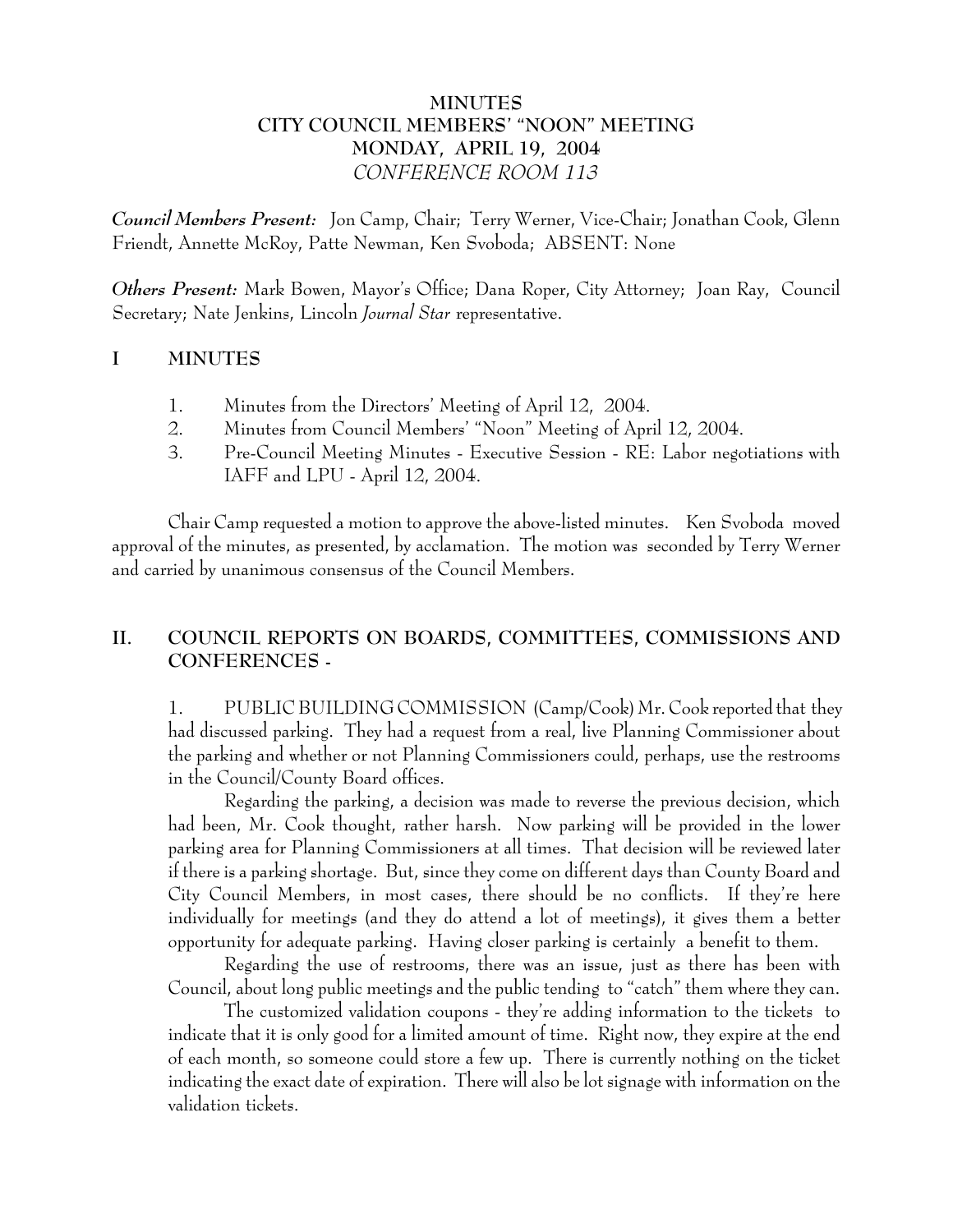The validation cancellation by the Council at a recent "Noon" meeting had caused Mr. Larry Hudkins to become a bit miffed that the Council would choose to go off on its own and decide not to hand out validations when the PBC had made a general policy for all departments (County and City) to follow. The PBC decided that our current policy is a reasonable one - \$5.00 to get out without the validation coupon.

Monitors for the dais were discussed. The company that has given us the bid on the monitors for the dais will bring in models for us to examine prior to any decision being made. Any other votes on such things as a projector for Room 113 were postponed. Mr. Luxford had decided there was no need for expensive monitors in this room, so the plasma monitor item was deleted.

The question of whether our government buildings were "smoke free" or "tobacco free" was raised. It was determined that they are "smoke free". [Yes - Chaws allowed, with no spittoons!]

Mr. Camp added that the PBC Parking Committee had held a meeting last Thursday. He reported that one of the interesting things that was noted at that meeting was that they're actually collecting reasonable amounts with the \$5.00 fee, having collected a couple of thousand dollars last month. This might help us on our bond rating - to get things paid off. Mr. Cook noted that the question is - are these monies from those who will pay \$5.00 once, but now that they've learned their lesson... or will that money continue? Mr. Camp did not know.

 Mr. Werner asked if there will be signage to tell people that the [validation tickets] are available? Mr. Cook answered that signage had been discussed. Mr. Bowen stated that they had also discussed putting additional signs on the front doors ]of the government buildings] that would remind the public to get a "Coupon" from the Department they've visited before leaving the Building. Mr. Camp noted that there had also been discussion about non-validation with no free parking,- as is the case in Omaha, but first we're going to see how things go with this current system.

Mr. Camp continued, noting that right now there is no motorcycle parking except in the South Lot, but we're looking to see if we can have some in the garage underneath this building. They will also be looking around the "campus" here to see if there might be some concrete strips that can be used for that. We talked about temporary parking in the Orange Lot for Law Clerks and outside agencies. There is a great deal of transition here with this new garage and that is being reviewed

He noted that there was a rumor that bus passes were going to be discontinued. That is not true - as far as providing them. The City currently pays half whereas the County provides totally for the pass. The County is also looking at discontinuing "double issuing" of both parking and bus passes, as is currently done with some employees at the Lancaster Manor. We're trying to look at that.

There had been a complaint about fleet vehicles in the North Garage. There was a question as to whether or not they should be required to park farther away. That is something that needs to be watched...because [a possible ban] on such vehicles would also save some wear-and-tear on the facility.

## 2. MULTICULTURAL ADVISORY COMMITTEE (McRoy) No Report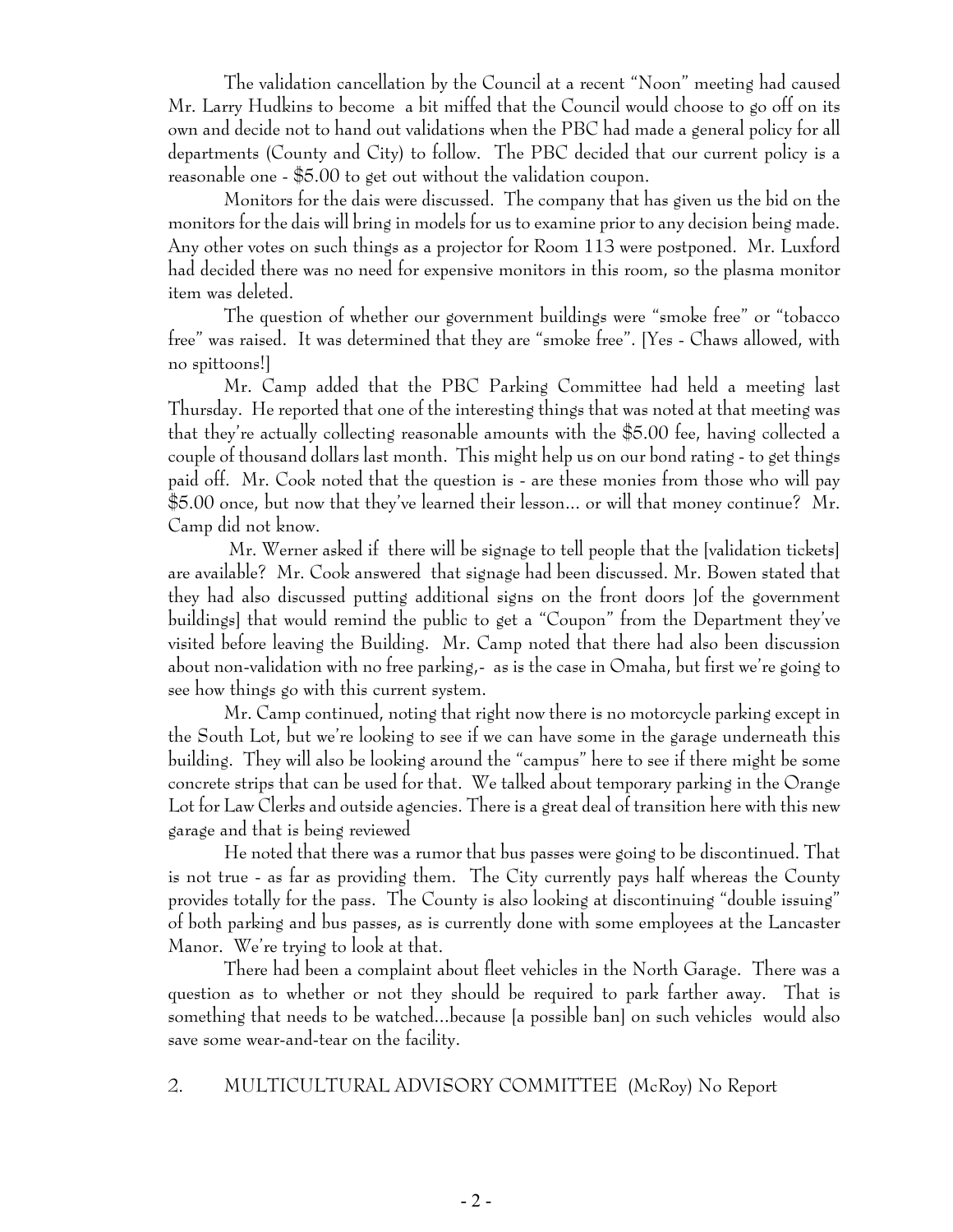3. HOMELESS COALITION (Newman) Ms. Newman commented that David Traster of the Peoples City Mission is retiring April  $29<sup>th</sup>$ , and they were sorry to see him go. One of the things discussed at the meeting was the combining of two committees. There is a Continuum of Care Committee and a Homeless Committee. (They broke apart originally because Continuum of Care was grant based) By re-combining the two committees, we hope to make one less meeting for people who attend both meetings. That is being discussed right now.

4. CITIZEN'S MEETING (Newman) Ms. Newman reported that Mr. Lynn Johnson of Parks & Rec Department had made a presentation with about 14 people in attendance at her monthly meeting. Mr. Johnson told us about the different parks and what is happening up in Northeast Lincoln. She noted that they may get a new "Tour de Lincoln" bike up at the McAdams Park at 44th and "Y" Streets - she felt this was kind of exciting. Ms. Newman reported that what Mr. Johnson didn't say today was that it appears the "crime of the season" for the Parks  $\mathscr C$  Rec Department is fires in restrooms in the parks. He requested that if any neighborhood folks in the district see anything to let authorities know.

 OTHER MEETINGS - Ms. Newman reported that the first Stevens Creek Advisory Committee Meeting was also on the  $15<sup>th</sup>$ , but she missed it due to the conflict with her Citizens' Meeting. They did take a bus tour of the area, which was approximately a two-and-a-half hour trip. Ms. Newman noted that the Committee had originally scheduled the meetings on the same day as her Constituents' meetings, so, they've changed their meeting dates to the 4<sup>th</sup> Thursday of the month, in order to avoid this conflict.

Ms. Newman reported also, on the Multi-Modal meeting. She stated that the Task Force was approaching the point of getting their recommendations in place. One of the interesting things that we did do was have everyone in the group say what their number one priority was. It looks like most peoples' priority is having one point person, probably in the Planning Department. (The term "pedestrian/bike advocate" was used before, but it looks as if now it will be a more general position). That person might be looking at such things as land-use planning and that sort of thing to make sure that the pedestrian and bicycle type amenities are there....even things like a transit hub.

Mr. Werner added that there would be a draft of the final report by May, and after a full review, a final report would be submitted in June or July.

Mr. Werner reported on the Warlick Boulevard Meeting. He stated that there had been plenty of activity there. The neighbors were in line to yell. [Laughter] He modified his comment noting that he was sure the speakers had had only the best intentions for positive input. What the neighbors wanted to share was all of the things they felt were good or bad about the project. There was a lot of concern about drainage; the church is losing its parking to the east. The church group is concerned about that because they want to expand at some point and that would be a problem for them to find parking. There was also concern expressed about a street where the buses stop and pick up kids right on Warlick Boulevard at this intersection and they wanted a right-turn there. There were lots of suggestions.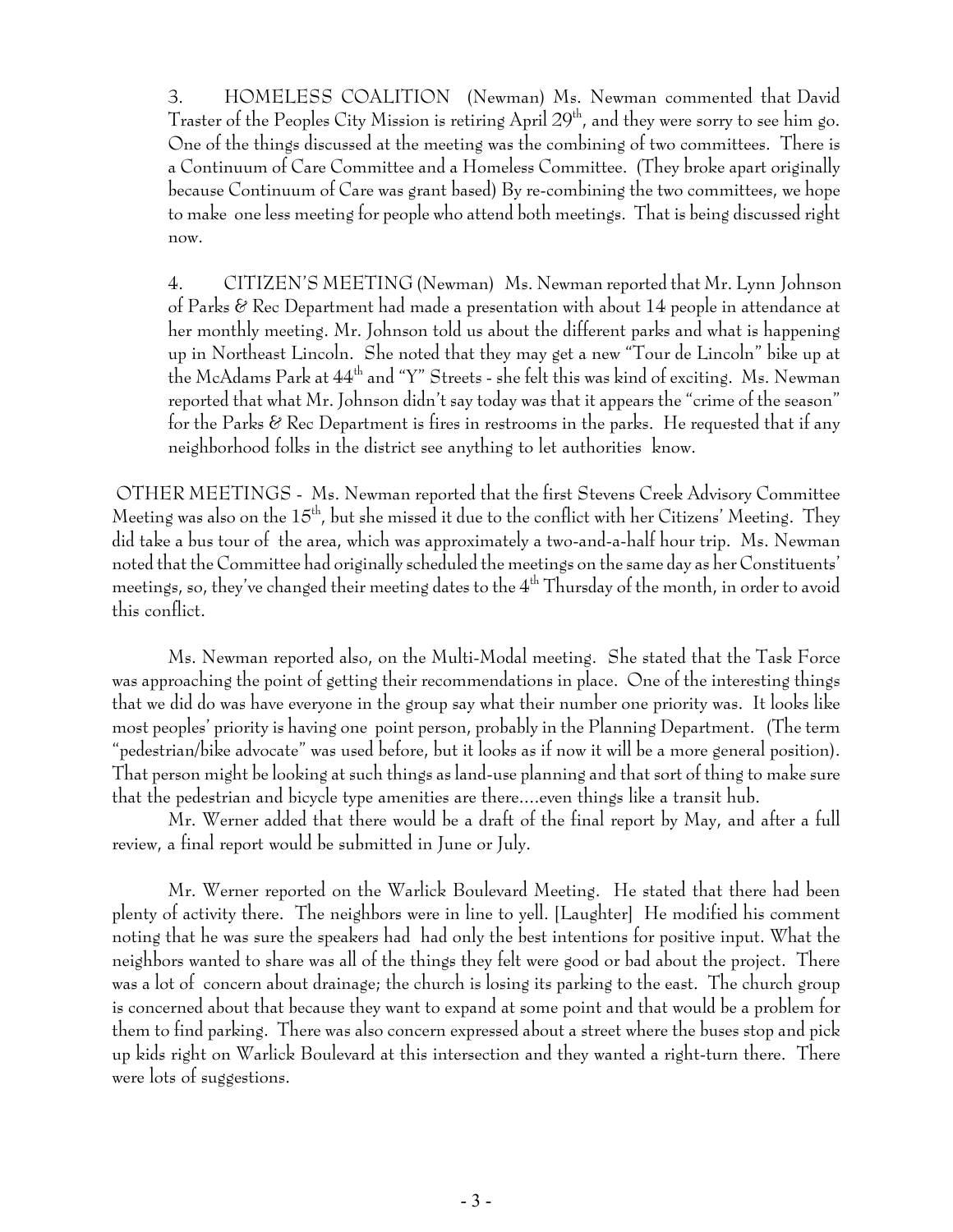Mr. Werner commented that he did not know if the open house forum is a productive way to hold these meetings. He thought the State meeting on the Expressway and the way they handled it seemed to be more productive, because they had a presentation and then they had two microphones for people to come forward to give suggestions rather than having people all over the place. It seemed to create a more focused discussion. This might be something to consider for future meetings.

Mr. Friendt commented that he felt the State's meeting format did keep people focused on the subject. He noted that he and Mr. Cook had also been at the meeting - mostly providing bodyguard services for Roger Figard. [Laughter] He related to Council that the discourse had gone from this particular issue to a myriad of other issues ranging from drainage to all the past mistakes that have ever been done in that area. It was out of control. Mr. Friendt commented that we don't pay Roger enough to take that kind of abuse - it was pretty bad. He, too, felt that a different approach -one other than an "open house"- makes a lot of sense.

Mr. Friendt continued, commenting that there were also too many "stories"... too many people from Public Works at too many locations trying to explain what was going on, and the information they were giving wasn't always consistent. Controlling the message and controlling the focus on the questioning would definitely be a big help.

He did believe that a couple of good points had been brought forward. One was the issue of drainage. He heard Roger Figard answer that drainage was *Not* something that had been talked about in the planning phases of this project, but the fact is, if you do this to the intersection and increase the amount of concrete and hard surface, it would be no different than some private company putting in a big parking lot.

Mr. Werner was amazed that they had not discussed drainage in the planning stages of this project! Mr. Friendt, noting that Mr. Figard had been being pretty honest, commented that Mr. Figard had stated that drainage was something that hadn't been a part of the planning process. Mr. Werner reiterated his feeling that it is shocking that this issue would not have been a part of the planning process. Mr. Friendt agreed that this was important.

Mr. Friendt noted that another important thing is to keep an open-mind. This is not a [done-deal]. Roger avoided the attitude of "here's our plan, thank you very much for being ticked-off, but we're doing it anyway". Certainly there was encouragement for those who had specific ideas to be submitted for consideration to put those ideas in writing. Hopefully there is some openmindedness about how to solve this issue.

Mr. Camp asked about the correspondence from Mr. Duden which had included observations based on his former position as a police officer. Was any of that discussed? Mr. Werner commented that the fire fighters were there and expressed some concern about quick access to all of the areas. They didn't seem overly concerned, but wanted a left access at a certain intersection and believed that could be achieved just by lowering the median so they can just zoom right over it. Mr. Werner didn't, however, talk to any police officers.

Discussion continued on this issue briefly with other concerns and input reviewed. One of these was the semi-truck traffic that would circumvent the area and take Old Cheney east to  $56<sup>th</sup>$ Street to Highway 2. It was felt that the issue of dumping semi-traffic on Old Cheney was a serious safety issue to be considered.

In a final comment by Mr. Cook, he noted that on all of these re-design packages, the issue is always money. This intersection will cost 3.8 million dollars. If you add the sweeping changes suggested, the cost might be bumped up to twice as much - or even more than that. That's the real problem here. Mr. Friendt commented that this may be one of the issues that has to be addressed. To solve the traffic issues and to address the concerns of the corporate citizens that are contributing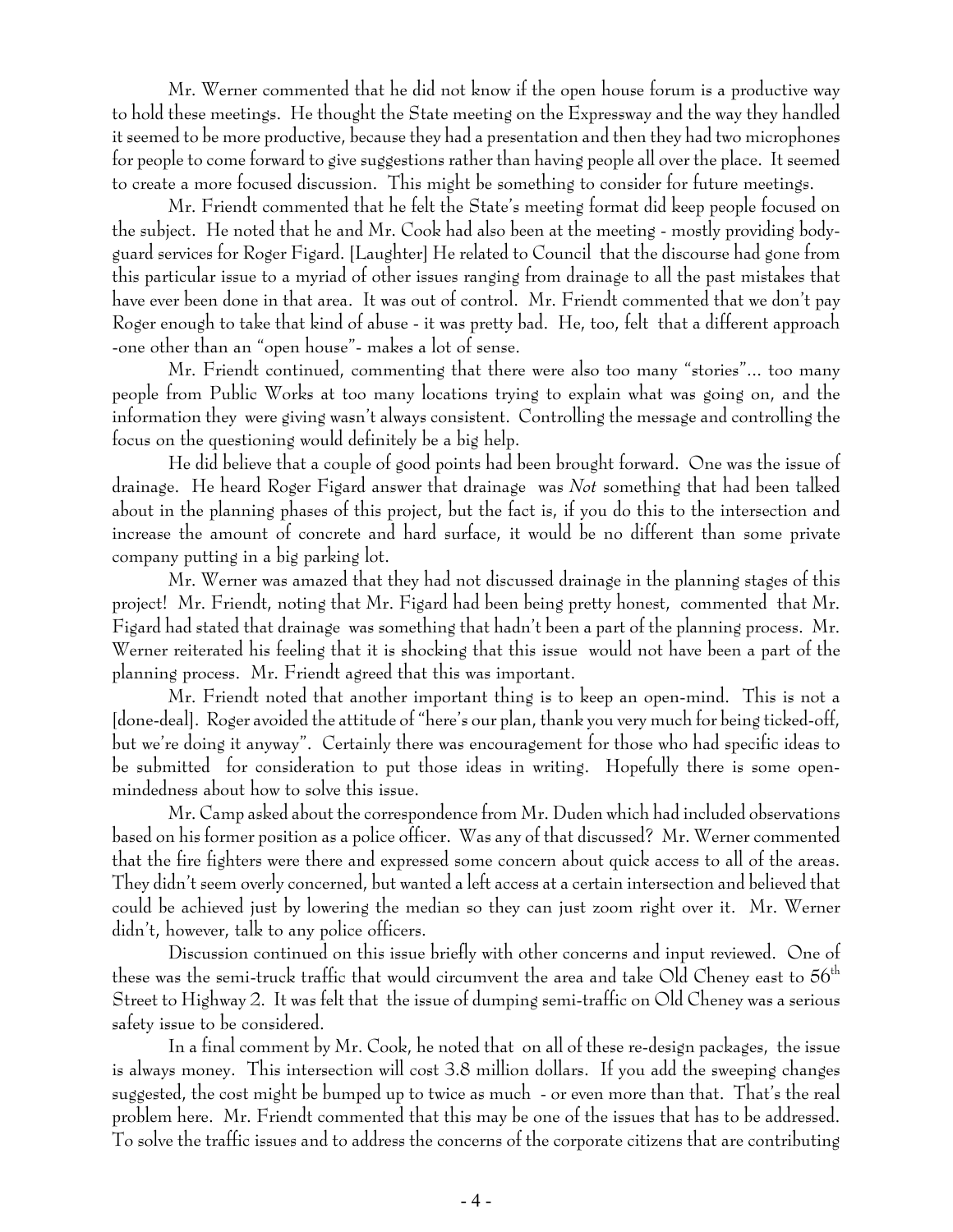mightily to our tax base, whether we can just say "we'll take the cheapest solution" may not be *the* answer in terms of compromise. Two of these companies located there a while back based on a certain set of criteria, certain design standards. Who should pay for changing the rules after the fact?

Mr. Camp asked where the process would go from here. Mr. Werner explained that the written comment would be analyzed and come back to the table. Mr. Friendt added that that was impression he had gotten as well. He felt that was the impression the meeting attendees had gotten...that Public Works would digest the input received and then there will be more public presentation on their conclusions.

#### **III. APPOINTMENTS/REAPPOINTMENTS -** None

**IV. REQUESTS OF COUNCIL FROM MAYOR** - Mr. Bowen noted that the pre-council that was scheduled for this morning on Urban Development Department's Uni Place Redevelopment on 48th Street was postponed because the Planning Commission delayed their action. We'll wait 'til after they're done which means we probably won't have the pre-council until sometime in mid-May.

He stated that a pre-council has tentatively been scheduled on the Flood Plains for next Monday, April  $26<sup>th</sup>$  That's in anticipation of Council holding the public hearing on the  $3<sup>rd</sup>$  of May at the Night Meeting.

He informed Council that the Mayor's meetings which had been scheduled with Council Members on the  $26<sup>th</sup>$  will be rescheduled to the  $3<sup>rd</sup>$  of May to accommodate the Night Meeting Schedule.

#### **V. MEETINGS/INVITATIONS** - Noted Without Significant Comment.

#### **VI. MISCELLANEOUS -**

1. Discussion on opening Council mail. After a lengthy discussion (which covered such issues and concerns as: trust and accountability, with some members indicating that they, as elected officials, are sworn to abide by public disclosure laws and feel that they have done so during their terms; having a consistent procedure in place to insure that public records laws were being met, and the fear that the public record laws may have been circumvented under the current procedures; and micro management by Council when they should be addressing other, more important issues) Mr. Roper gave a brief review of the legal opinion he prepared regarding the proper procedural position Council should assume on this issue - (see attachment) [Attachment on File in Council Office]. After this discussion and review, the Council took the following action:

Terry Werner moved that a consistent procedure be established that would have Councils' City Staff open all correspondence received in the Council Office [excluding advertisements and greeting cards] and record that material for the public record. This motion was seconded by Jonathan Cook and LOST by the following vote: AYES: Terry Werner, Jonathan Cook, Patte Newman; NAYS: Ken Svoboda, Annette McRoy, Jon Camp, Glenn Friendt.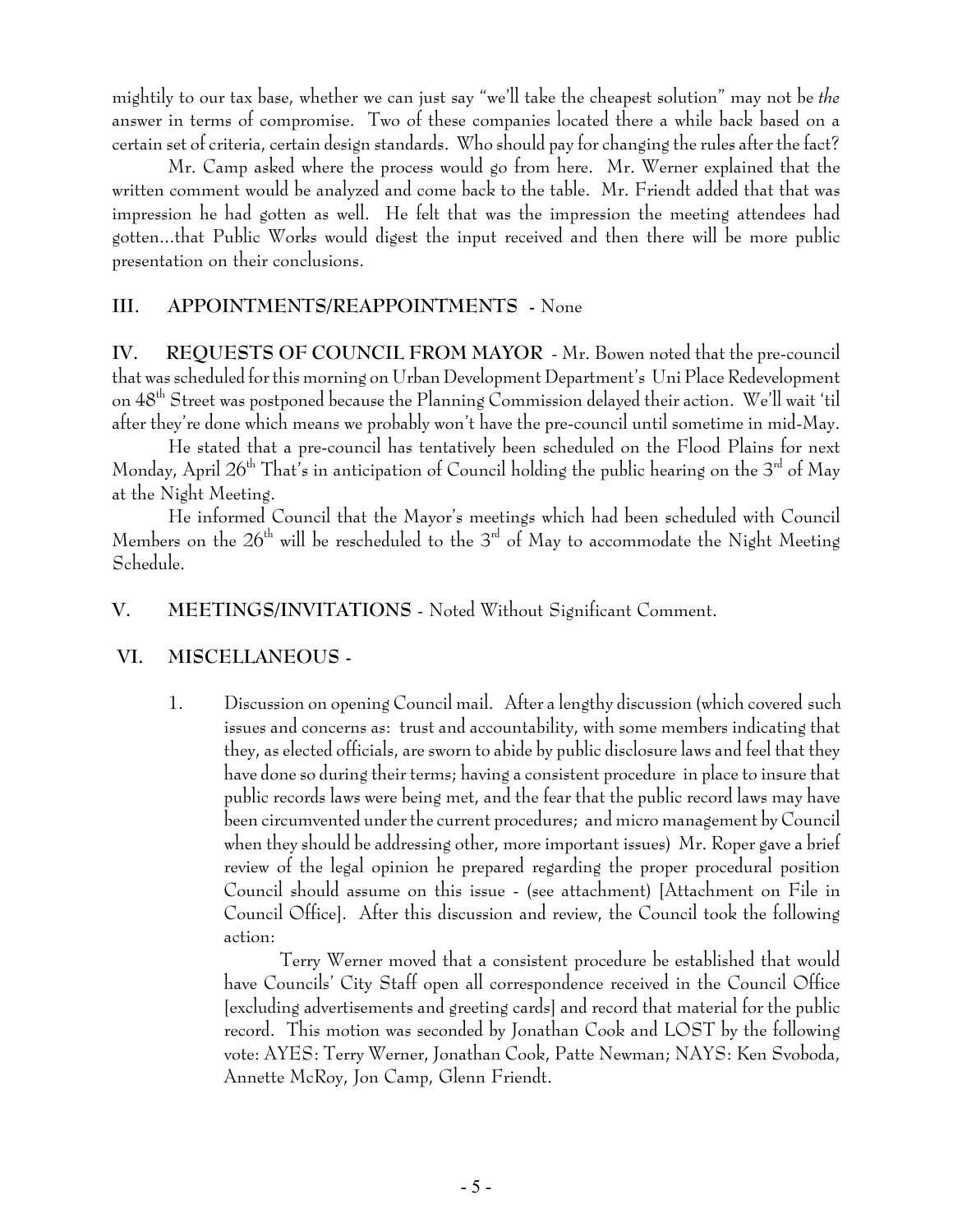- 2. Discussion of the date in May for the election of new Council Chair and Vice-Chair.(Requested by City Clerk) It was agreed that the election of new Chair and Vice-Chair of the City Council would be held on Monday, May 17<sup>th</sup>, 2004 [City Clerk was so notified on 04-19-04]
- 3. Discussion on the Request of UNL students regarding the proposal of Covenant Marriage legislation (Jon Camp) Mr. Camp explained to Council Members (all of whom had received a copy of the e-mail request) that he felt this was not an issue under Council Jurisdiction. Council Members agreed and it was unanimously decided that the Lincoln City Council would not address this issue. Mr. Camp requested that Staff prepare a brief response indicating this decision to the students who had requested Council's consideration of this proposed legislation. [E-mail sent on 04-20- 04]

#### **ADDENDUM:**

1. Mayor's Infrastructure Committee Council Meetings - Rescheduled: Will meet at the County/City Building in a yet-to-be determined conference room. After Discussion, it was determined that the Council Members would meet at the following times:

**Wednesday, April 28th Thursday, April 29th (Breakfast)** 3:30 p.m. - PN, KS None 4:30 p.m. - TW, JCamp 5:30 p.m. - AM

Jonathan Cook (JCook) will attend at a time most convenient for him on the newly scheduled date, choosing either to attend one of the meetings, or not, depending upon his availability.

Though he had planned to attend the originally scheduled meeting, due to previously scheduled trips and meetings, Glenn Friendt ( GF) will not be able to be in attendance at any of the re-scheduled meeting times or dates [Jan Gauger notified of Council Members' attendance intentions on 04-21-04]

#### **VII. COUNCIL MEMBERS -**

**JON CAMP** - No Further Comments

**JONATHAN COOK** - Mr. Cook requested Council Staff to contact the PBC to insure the replacement of Conference Room 113 light bulbs that were burned out. Mr. Friendt suggested that a certified electrician be included in the replacement processes since the required frequency of bulb replacement seemed to indicate that there may actually be a bad ballast problem that needs to be addressed. Ms. Ray stated that she would contact the Property Management Division of the Public Building Commission with this request. [Request submitted 04-21-04]

**GLENN FRIENDT** - No Further Comments

**ANNETTE MCROY** -No Further Comments